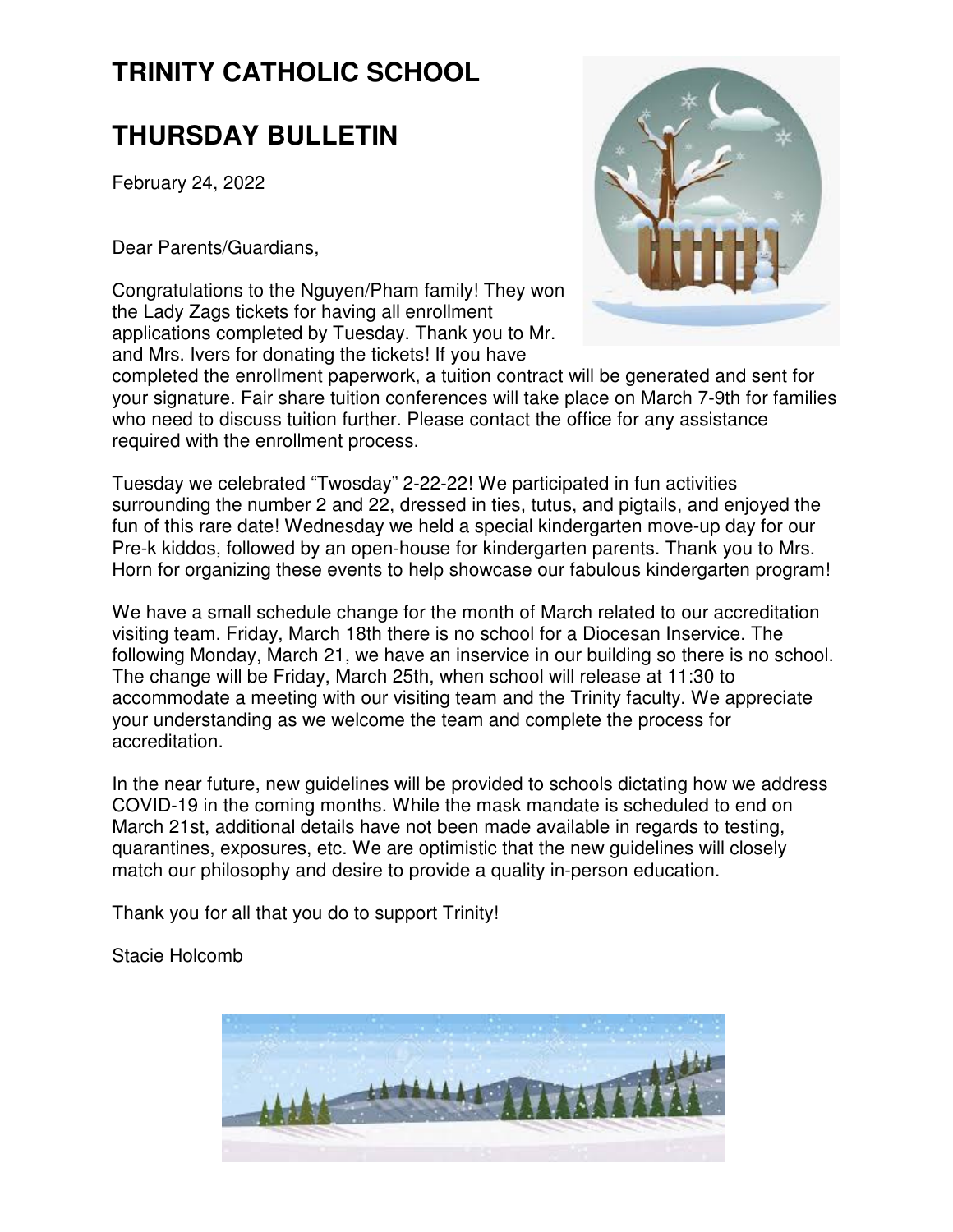

### **RE-ENROLLMENT APPLICATION**

There are two ways to access and submit this application:

Login to your Sycamore account. Click on MY SCHOOL, click on ENROLLMENT, click on ONLINE PORTAL.

**or** and the state of  $\alpha$ 

Go to our website, trinityspokane.org. Click on CURRENT FAMILY ENROLLMENT.

## **FINANCIAL AID / TUITION ASSISTANCE**

To apply for tuition assistance:

Go to our website, trinityspokane.org. Click on FACTS MANAGEMENT, click on PARENTS, click on FINANCIAL AID

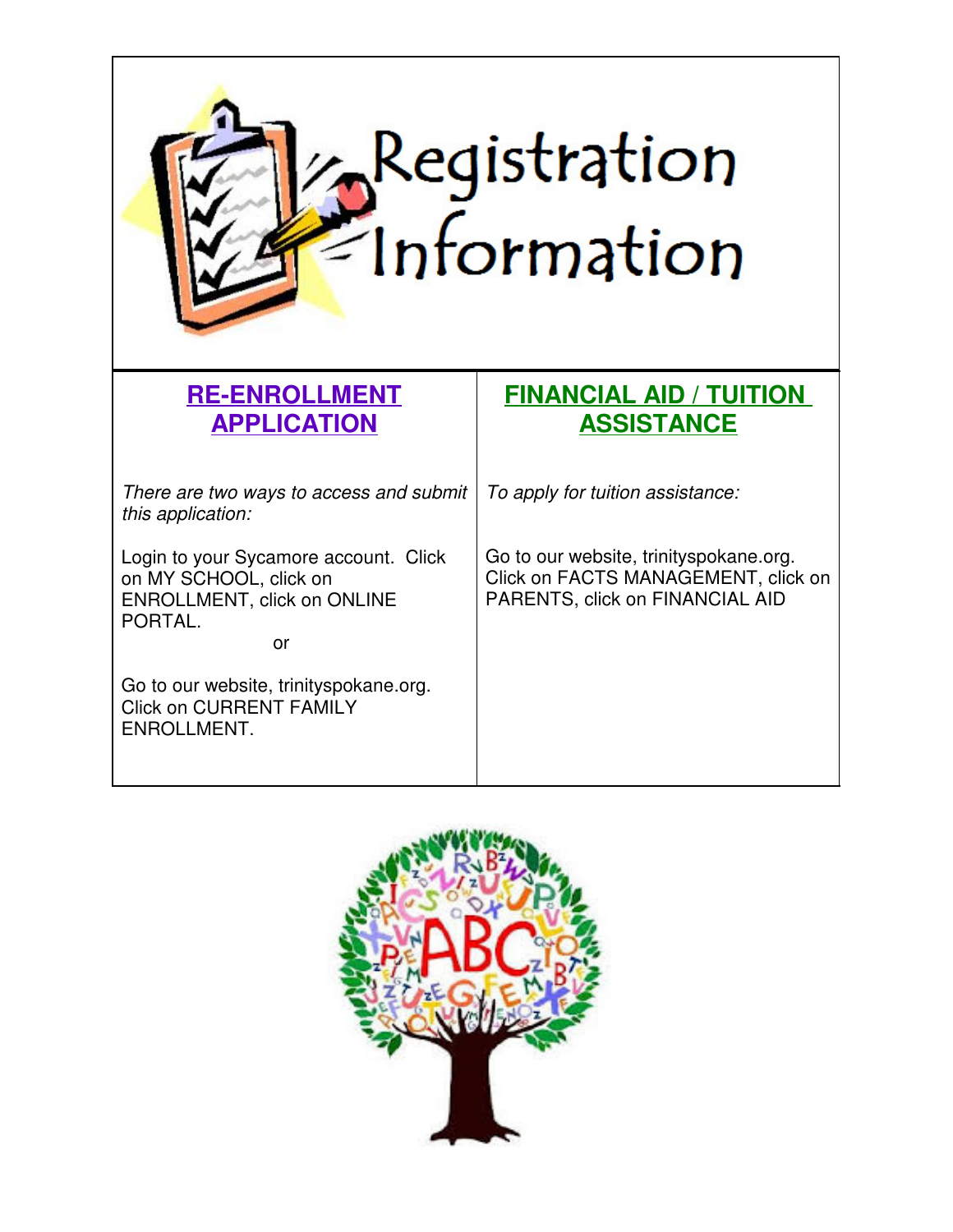# A Letter from the Catholic Diocese of Spokane - Office of Education.

Dear School Communities,

Governor Jay Inslee announced Thursday, February 17, 2022 that the current statewide masking mandate will end effective March 21, 2022. This announcement will affect all Washington schools, including the Diocese of Spokane Catholic Schools. We anticipate that you might have some questions, and we wanted to share with you what we know, based on information shared by the Governor's office and the state Office of the Superintendent of Public Instruction (OSPI).

Here are the key facts that we have today:

Diocese of Spokane Catholic Schools will remain in compliance with the current mask mandate through March 20, 2022. Guidance for K-12 schools will be released the week of March 7 with a March 21 effective date. The purpose of this guidance is to assist schools prepare for this transition.

The removal of the mask mandate is statewide and applies to all schools, including schools within the Diocese; however, this is not an order to remove masks, it is a state mandate being lifted. Students and faculty may still choose whether to mask or not.

According to OSPI, public transportation, including school buses, will continue to follow federal masking mandates.

We understand that the shifting nature of the COVID-19 requirements and mandates over the past three school years has caused confusion and stress for students, families, and educators. We are committed to sharing information as we learn more from OSPI and the DOH, as well as focusing on our students, supporting our families, and collaborating with our schools and staff every step of the way.

Be Blessed,

The Office of Education